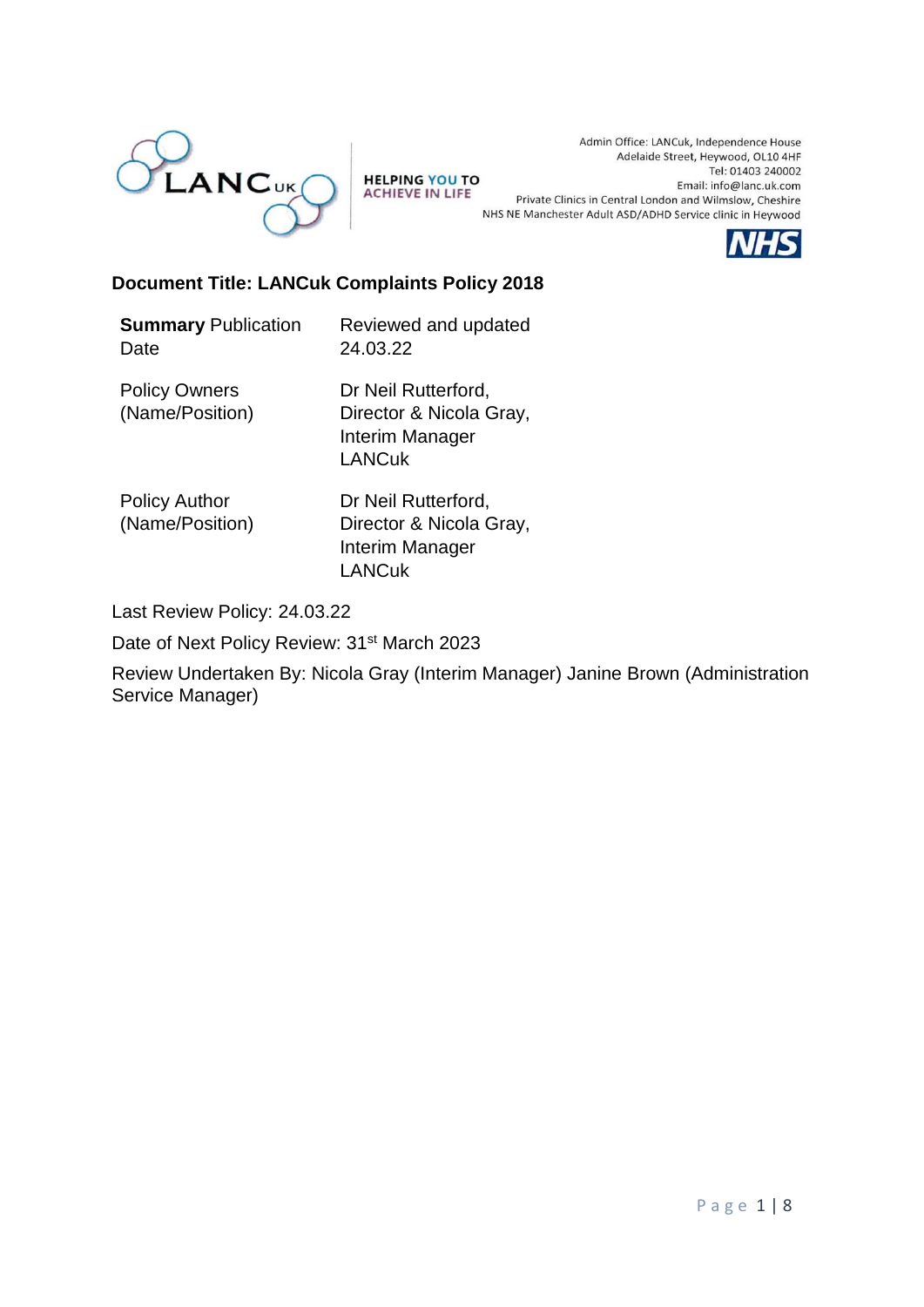## **Contents**

- 1. Introduction
- 2. Scope
- 3. How to make a complaint
- 4. Advocacy
- 5. Roles and Responsibility
- 6. Who can make a complaint?
- 7. Time limit for making a complaint
- 8. Acknowledgement
- 9. Investigation
- 10. Response
- 11. Confidentiality and Consent
- 12. Resolution
- Appendix 1: Complaints flow chart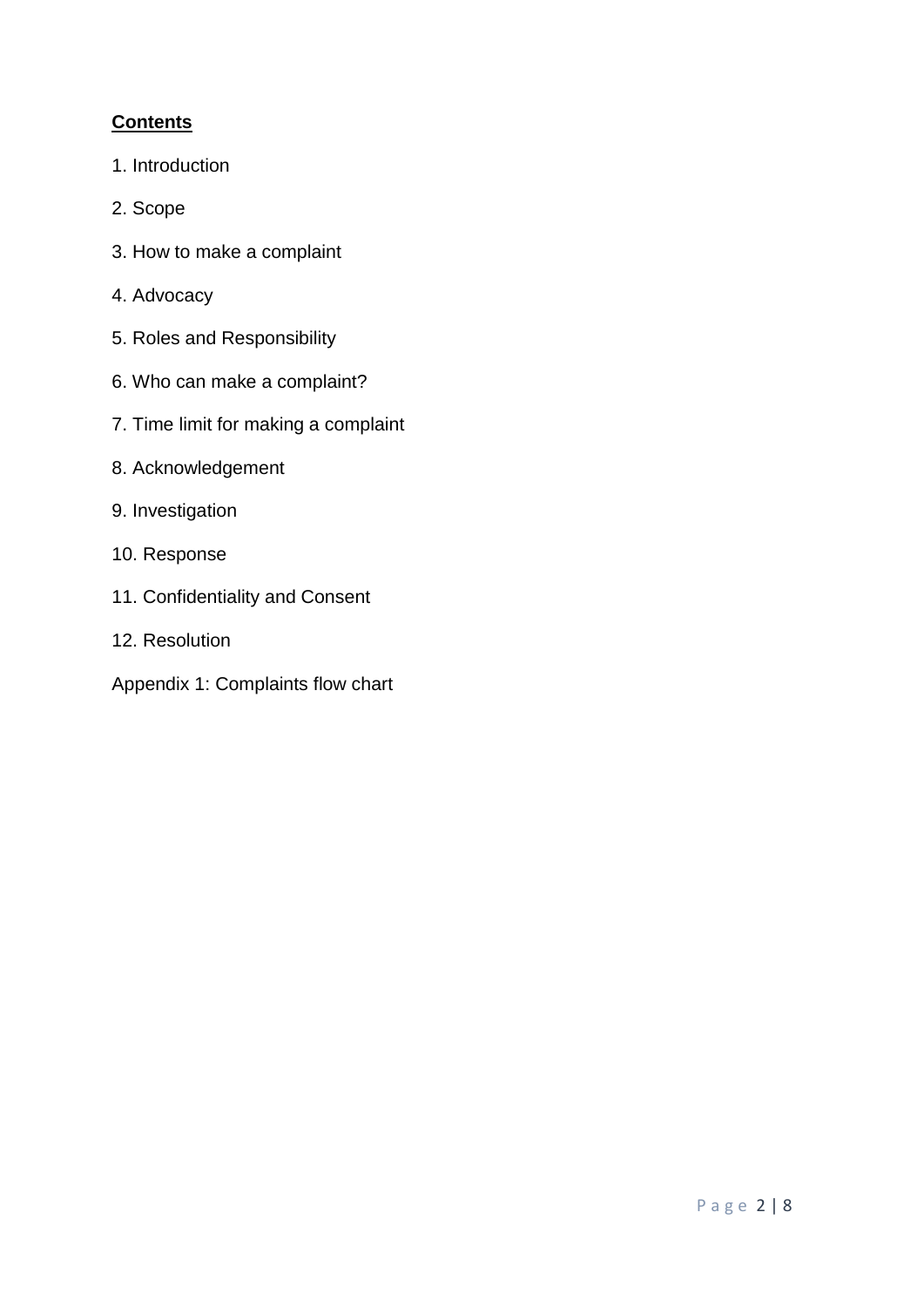# **Complaints Policy**

# **1. Introduction**

This policy outlines out commitments to handling complaints about the service.

## **2. Scope**

This policy applies to the handling of complaints for both NHS and Private aspects of the service.

For the purpose of this policy, a complaint is defined as an expression of dissatisfaction about an act, omission or decision, either verbal or written, and whether justified or not, which requires a response.

## **3. How to make a complaint**

Complainants about any aspect of the service, care and treatment provided are requested to contact a staff member so that they can be given the complaints policy. Complaints can be submitted verbally, or in writing to the Director/Registered Manager, either via letter or email, detailing their complaint.

A complaint can be made by:

## **Telephone - 01403 240002**

Email: [Reception@lanc.uk.com](mailto:Reception@lanc.uk.com)

By Post: LANCuk

Admin Office, Independence House

Adelaide Street

Heywood

OL10 4HF

British Sign Language (BSL) users can talk to us via a videocall to a BSL interpreter. Currently this needs to be booked. In future this will be available via an App or through the NHS England website. We will seek to make the necessary reasonable adjustments in order to handle any complaint.

For people whose first language is not English, we have access to a translation and telephone interpreting service. We can also handle complaints in alternative formats such as Braille.

When receiving an inbound call to the regional complaint's teams, an offer should be made to call the complainant straight back so that they do not incur excessive costs. If the regional complaints team make an outbound call to a complainant, for reasons of security and confidentiality, they should withhold the telephone number.

Where possible freepost/pre-paid envelopes should be provided to complainants if asking them to return any papers by white mail.

## **4. Advocacy**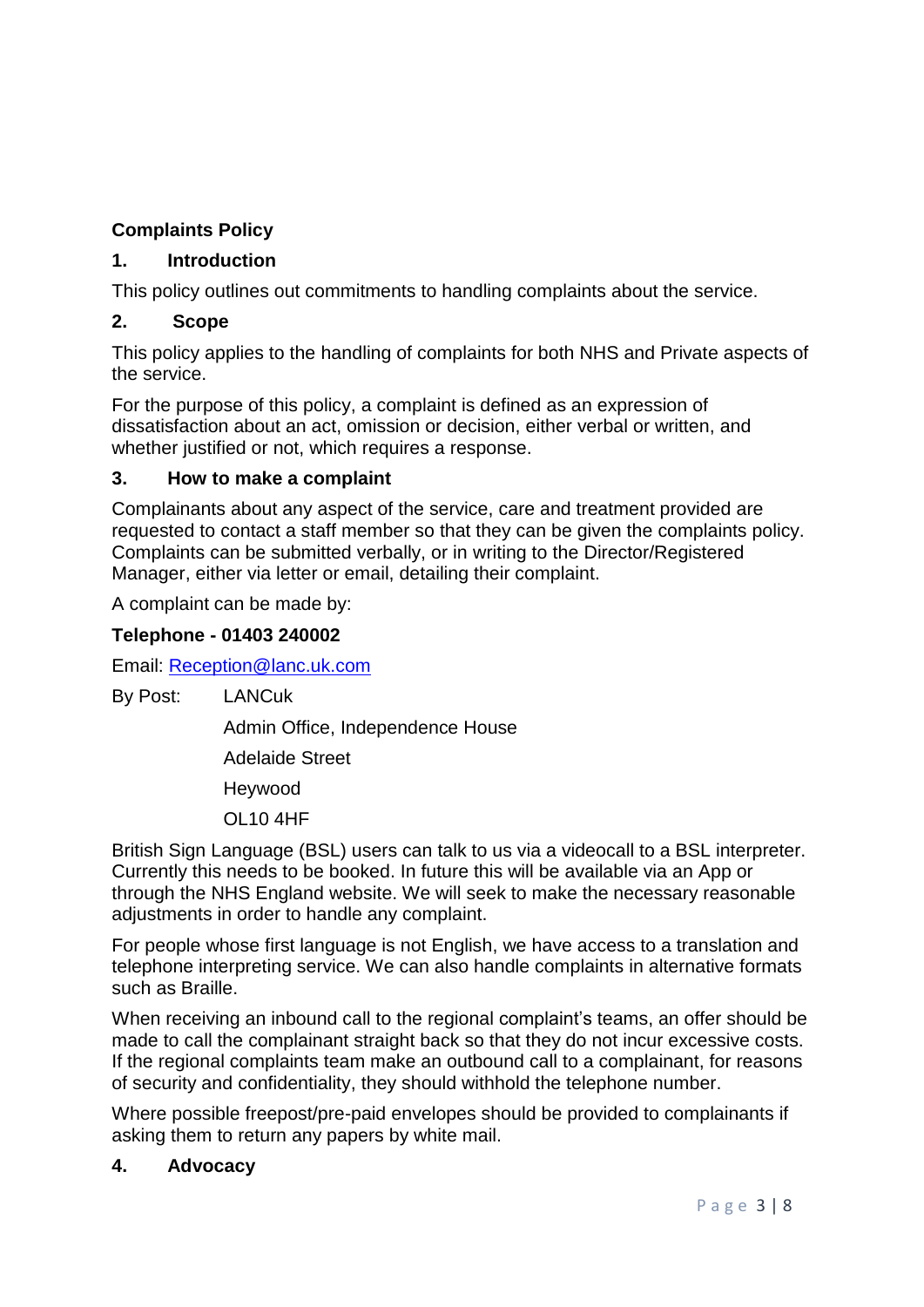You can obtain information about your local advocacy service by contacting your local Healthwatch:

Healthwatcholdham.co.uk

Healthwatchrochdale.org.uk

Healtwatchbury.co.uk

### **5. Roles and Responsibility**

The Director/Registered Manager will discuss with the complainant the type of action required. The Director/Registered Manager will be responsible for completing any investigation that is needed regarding the complaint. The Director/Registered Manager will be responsible to contact the complainant to ensure that the complaint has been fully resolved.

### **6. Who can make a complaint?**

A complaint may be made by a "person who receives or has received a service" or a person who is affected, or likely to be affected by the action, omission or decision …… which is the subject of the complaint".

A complaint may be made by a representative acting on behalf of a person mentioned above who:

#### **a) Has died**

The complainant would usually be the personal representative of the deceased. In order to respond to the personal representative, LANCuk may request some formal documentation from this person such as copy of a will (to demonstrate their role as executor) or a lasting power of attorney relating to health care.

#### b) **Is a child**

LANCuk must be satisfied that there are reasonable grounds for the complaint to be made by a representative of the child (rather than by the child themselves), and that the representative is making the complaint in the best interest of the child (a child is considered anyone up to the age of 18).

#### **c) Has physical or mental incapacity**

In the case of a person who is unable to make the complaint themselves because of either physical incapacity or who lacks capacity within the meaning of the Mental Capacity Act 2005, LANCuk needs to be satisfied that the complaint is being made in the best interest of that person. In relation to points a, b and c above, where LANCuk is satisfied that the representative is not conducting the complaint in the best interests of the person on whose behalf the complaint is made, the complaint will not be considered under this policy. LANCuk must notify the representative in writing of this decision and state the reason for that decision.

### **d) Has given consent to a third party acting on their behalf.**

In this case LANCuk will require the following information:

• Name and address of the person making the complaint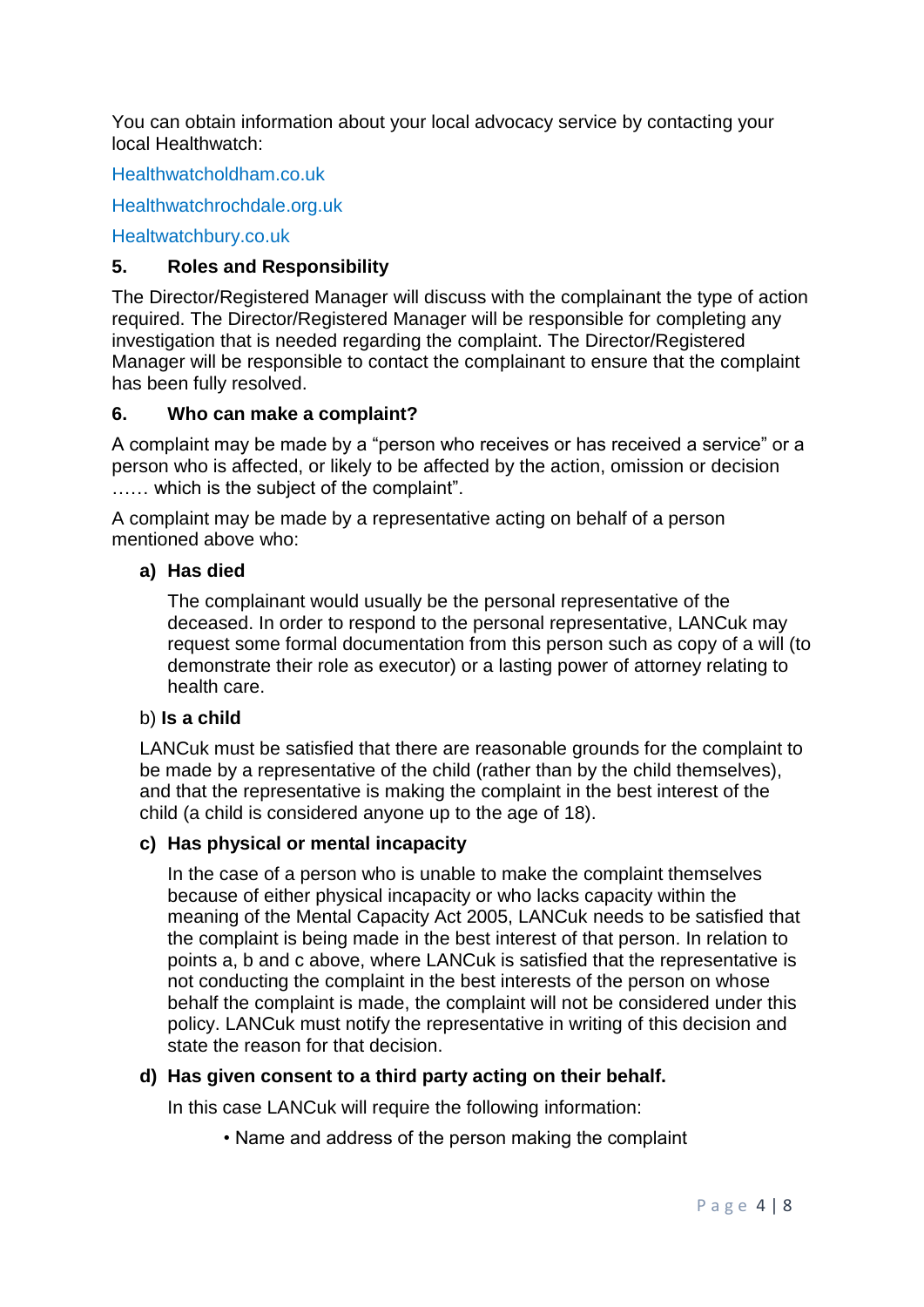• Name and either date of birth or address of the person who is the subject of the complaint

• A consent form signed by the person who is the subject of the complaint This information is recorded as part of the complaint file.

Has delegated authority to act on their behalf, for example in the form of a registered Power of Attorney which must cover health affairs

Is an MP, acting on behalf of and by instruction from a constituent Where the constituent is not the patient or the person who is the subject of the complaint, we will pursue consent in the usual way.

## **7. Time limit for making a complaint**

A complaint must be made no later than 12 months after the date on which the matter, which is the subject of the complaint occurred, if later, the date on which the matter which is the subject of the complaint came to the notice of the complainant.

## **8. Acknowledgement**

All complaints receive a verbal acknowledgement within 48 hours to establish the issue/complaint and to gather more information. If the complaint can be resolved, we will offer an apology and ask if they wish to pursue a formal complaint. We would also offer a letter of apology. If a formal complaint is requested, we will follow our formal complaints procedure and discuss a reasonable timeframe with the complainant. If the formal complaint is regarding a serious issue or safeguarding issue it will be added to the Serious Incident database and the Serious Incident Procedure will be followed. If the complaint is informal, we will offer a response within 5 days. If the complaint if a formal complaint we will agree a timeframe with the complainant.

## **9. Investigation**

An investigation into a complaint will usually involve a discussion with relevant personnel and the complainant. Patient records are reviewed. Findings from any investigation are used to implement positive changes to the service we provide. A timeframe for the investigation will be agreed with the complainant and in the event that an investigation is likely to take longer than the original timeframe identified the complainant must be contacted and advised of a new timeframe for responding and a reason given for this delay.

In the event that our investigation is likely to take longer than the original timeframe identified at the acknowledgement stage, the complainant must be contacted to be advised of a new timeframe for responding and an explanation given as to the reason for the delay

## **10. Response**

A timeframe for a response will be agreed with the complainant, or where the investigation is still in progress, a letter explaining the reason for the delay is sent to the complainant. A full response is made within 5 days of a conclusion being reached. The complainant receives written confirmation of the stages of investigation and actions taken.

A register of complaints is kept by the Director/Registered Manager.

# **11. Confidentiality and Consent**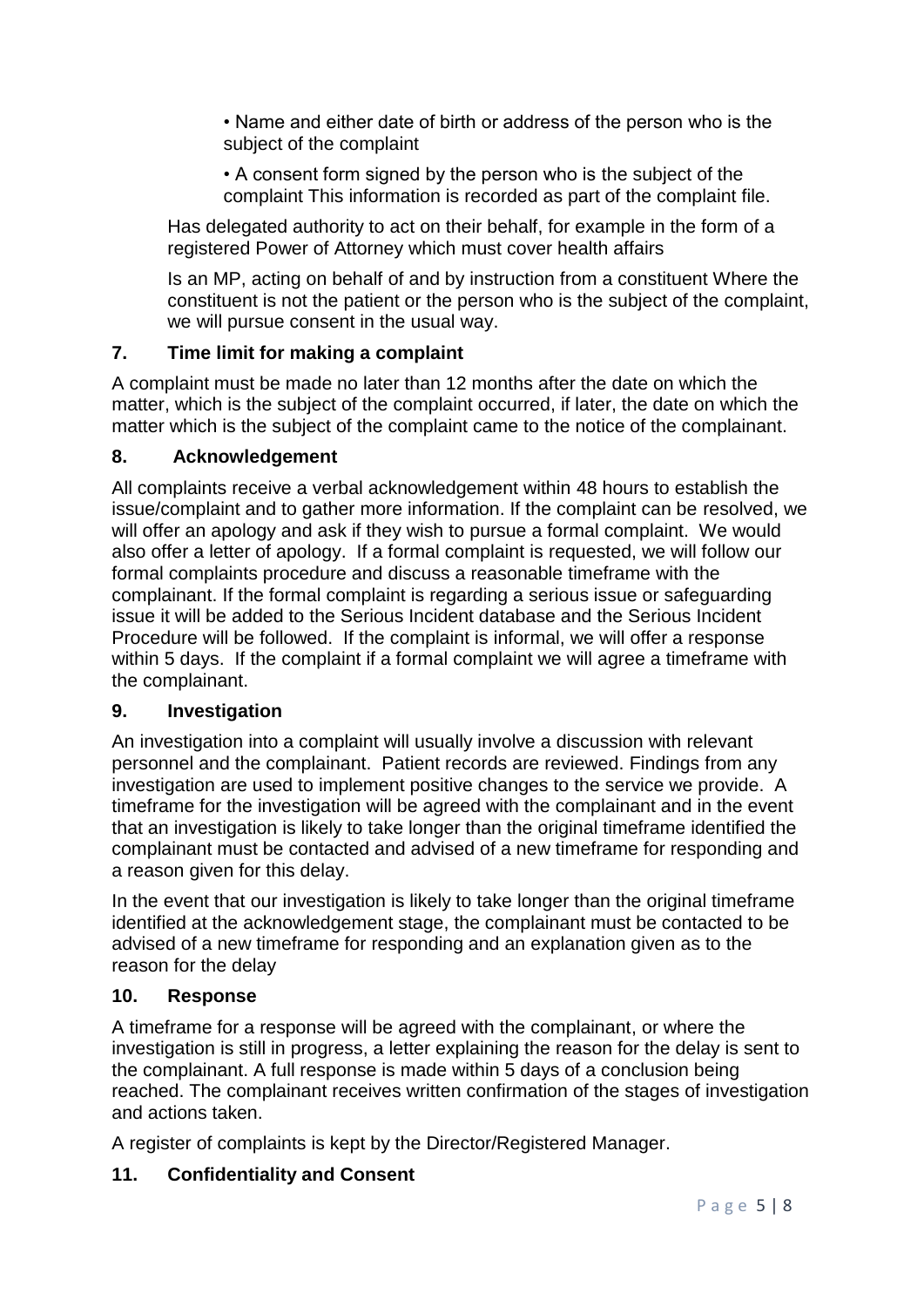LANCuk has a legal duty to maintain confidentiality of personal information. LANCuk will not access or share information pertaining to complaints without following our standard operating procedure in relation to consent for complaints.

All personal data received is recorded and stored on a secure server with limited authorised access.

## **12. Resolution**

In the event of a complaint not being satisfactorily resolved, conciliation should be attempted.

If the complaint is still unresolved, then the complainant may take their complaint to the Care Quality Commission or to the relevant professional body, i.e. the GMC, British Psychological Society, etc.

If a complaint is to be made against the Director/Registered Manager in relation to NHS funded care, the complainant should contact their local Healthwatch to find their local NHS Complaints Advocacy provider.

If a complaint is to be made against the Director in relation to private funded care, the complainant can contact the Independent Healthcare Sector Complaints Adjudication Service as follows:

Independent Healthcare Sector Complaints Adjudication Service

## **Location and Contact Details**

## 100 St Paul's Churchyard, London, EC4M 8BU

**Note:** These offices are administrative only and do not receive visits from members of the public.

- [info@iscas.org.uk](mailto:info@iscas.org.uk?subject=Enquiry%20from%20the%20ISCAS%20website)
- 020 7536 6091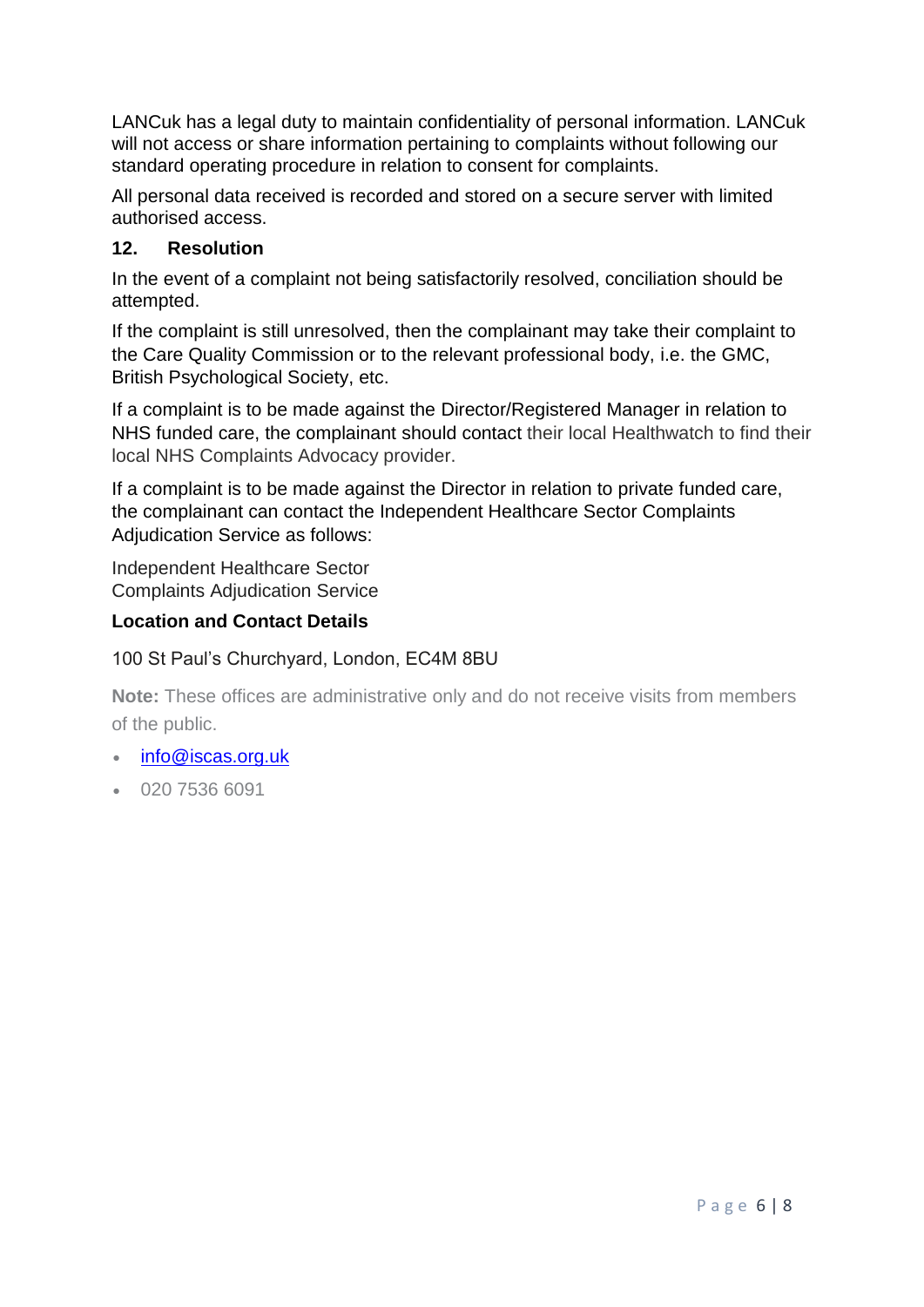# **Complaints flow chart - LANCuk**

Issue/concern/complaint arrives via email/telephone call to the department If possible, Administration will resolve any query or concern patient has immediately Complaint added to the complaint database Admininstration will email Administration Service Manager or Registered Manager with the concern/complaint Administration Service Manager or Registered Manager will contact the patient within 48 hours to establish the issue/complaint and gather more information If we can resolve, we will offer an apology and ask if they wish to pursue the complaint/offer letter of apology If unable to resolve, formal complaint procedure will then be followed If complaint is regarding an SI/Safeguarding issue, it will be added to the SI Database and procedure followed

PALS informal complaints will receive response in 5 days Formal complaints response timeframe to be agreed with

complainant

P a g e 7 | 8